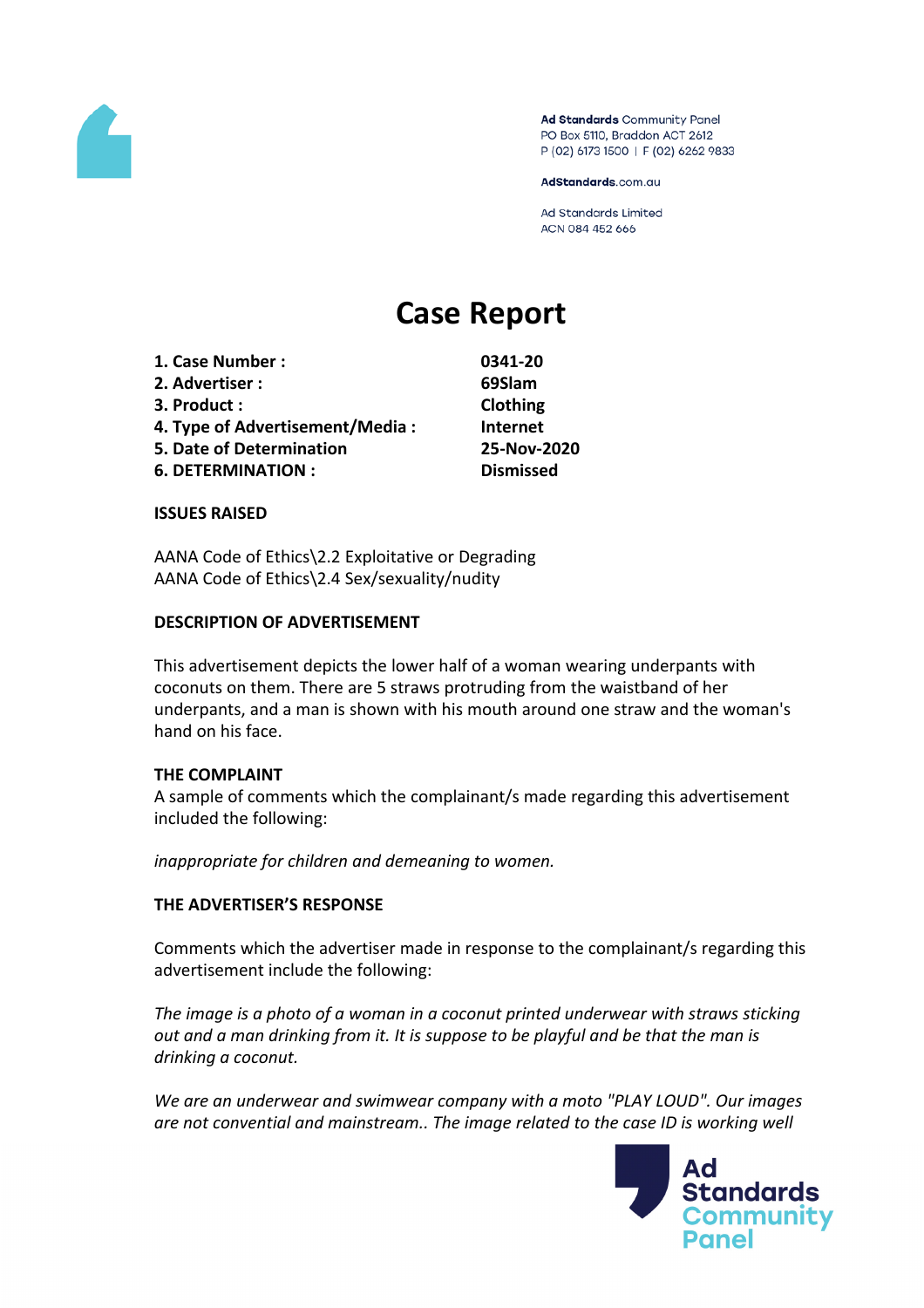

*in Western world countries with zero authority or similar bodies complaints at millions of impressions (around 750K in ANZ)...Could you please review this case?*

# **THE DETERMINATION**

The Ad Standards Community Panel (the Panel) considered whether this advertisement breaches Section 2 of the AANA Code of Ethics (the Code).

The Panel noted the complainant's concerns that the advertisement was inappropriate for children and demeaning to women.

The Panel viewed the advertisement and noted the advertiser's response.

**Section 2.2: Advertising or marketing communications should not employ sexual appeal in a manner which is exploitative or degrading of any individual or group of people.**

The Panel noted the AANA Practice Note which provides guidance on the meaning of the terms exploitative and degrading:

*Exploitative - (a) taking advantage of the sexual appeal of a person, or group of people, by depicting them as objects or commodities; or (b) focussing on their body parts where this bears no direct relevance to the product or service being advertised. Degrading – lowering in character or quality a person or group of people.*

# **Does the advertisement use sexual appeal?**

The Panel noted the advertisement features a woman's torso wearing the promoted underwear, and a man's head and bare shoulders. The Panel considered that the woman had drinking straws sticking out of the rim of her underwear and she was posed with her hand on the man's face. The Panel considered that the intimate pose combined with the woman's depiction in underwear was a depiction which contained sexual appeal.

# **Does the advertisement use sexual appeal in a manner that is exploitative?**

The Panel noted that the advertisement's focus on the woman's torso and groin was relevant to the product being promoted.

The Panel considered that the woman's hand caressing the man's face showed that she was an equal participant in the situation, even though her face was not shown. The Panel considered that the depiction of the straws protruding from the woman's underwear was a reference to the coconut design on the underwear and was not a suggestion that the woman was an object for consumption.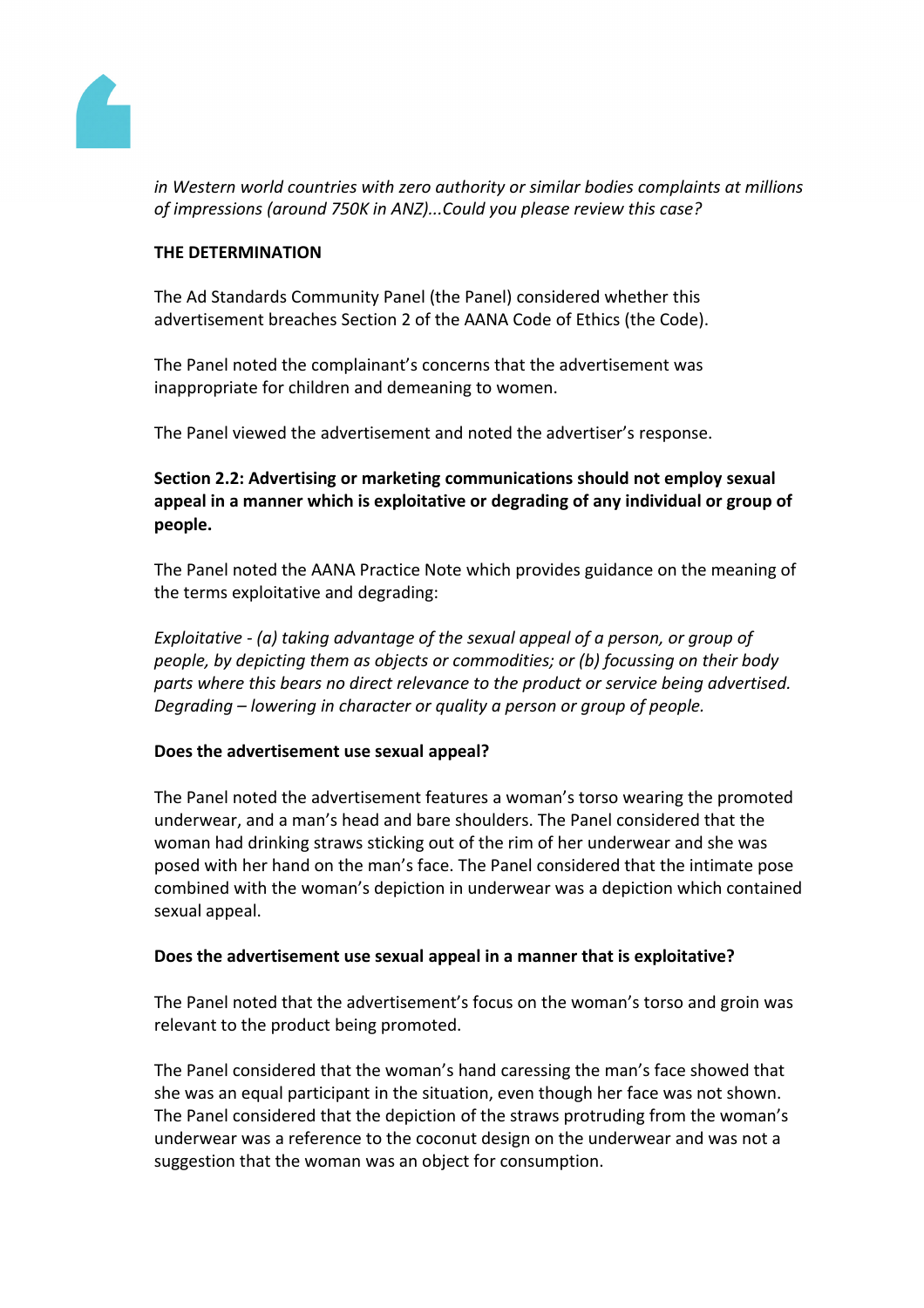

The Panel considered that the advertisement did not employ sexual appeal in a manner which is exploitative of the woman.

# **Does the advertisement use sexual appeal in a manner that is degrading?**

The Panel considered that the woman was depicted as an equal participant in the situation and the that the advertisement depicted a light-hearted interaction between a couple. The Panel considered that the advertisement did not lower the woman in character or quality.

The Panel considered that the advertisement did not employ sexual appeal in a manner which is degrading to the women.

# **Section 2.2 conclusion**

Finding that the advertisement did not employ sexual appeal in a manner which is exploitative or degrading of an individual or group of people, the Panel determined that the advertisement did not breach Section 2.2 of the Code.

**Section 2.4: Advertising or Marketing Communications shall treat sex, sexuality and nudity with sensitivity to the relevant audience.**

The Panel noted the Practice Note for the Code states:

*"Images which are not permitted are those which are highly sexually suggestive and inappropriate for the relevant audience. Explicit sexual depictions in marcomms, particularly where the depiction is not relevant to the product or service being advertised, are generally objectionable to the community and will offend Prevailing Community Standards."*

# **Does the advertisement contain sex?**

The Panel considered whether the advertisement contained sex. The Panel noted the dictionary definition of sex most relevant to this section of the Code of Ethics is 'sexual intercourse; sexually stimulating or suggestive behaviour.' (Macquarie Dictionary 2006).

The Panel considered that the depiction of the man drinking from a straw which is protruding from the woman's underwear may be a suggestion of oral sex. The Panel considered the advertisement contained sex.

# **Does the advertisement contain sexuality?**

The Panel noted the definition of sexuality includes 'sexual character, the physical fact of being either male or female; The state or fact of being heterosexual, homosexual or bisexual; sexual preference or orientation; one's capacity to experience and express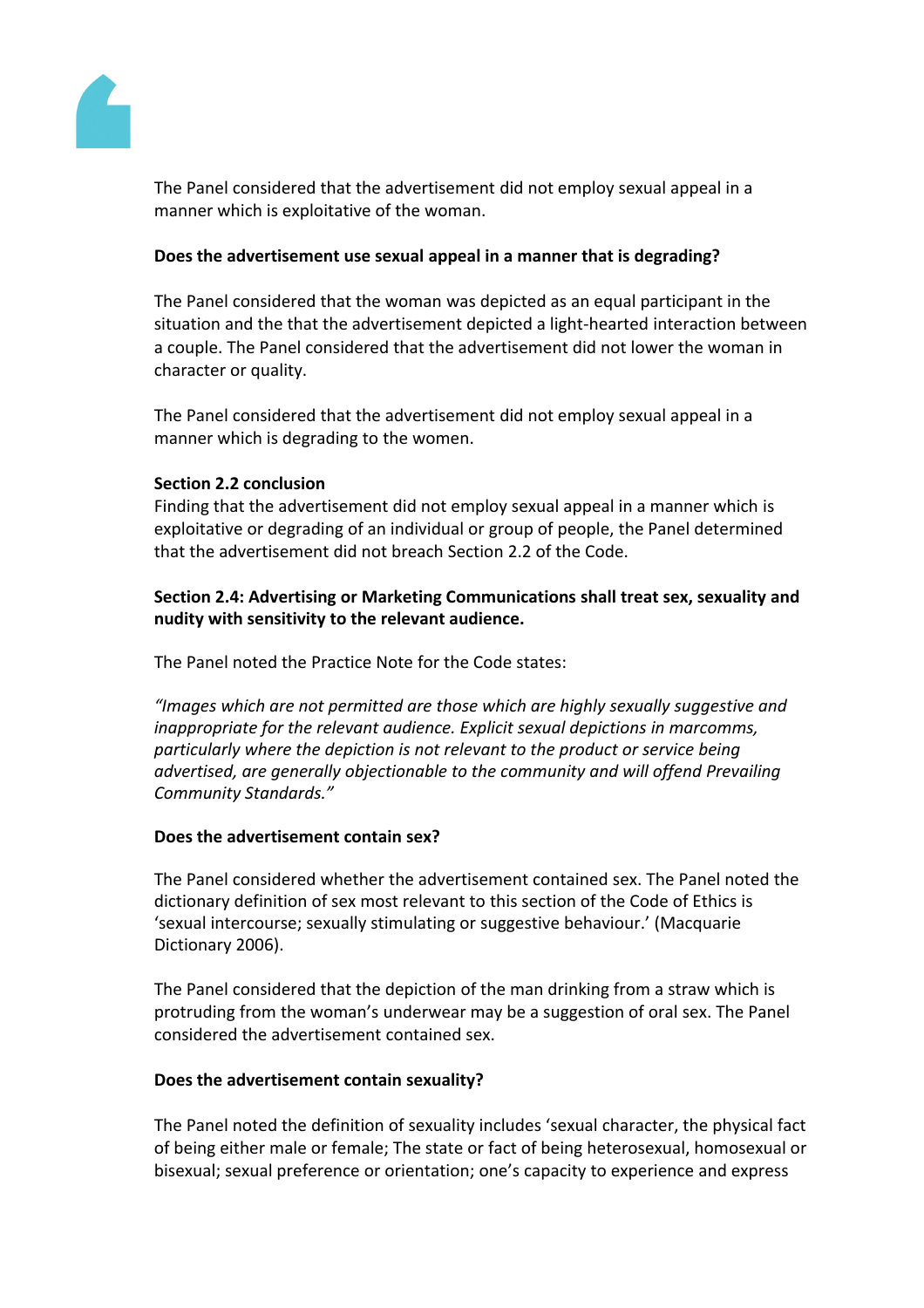

sexual desire; the recognition or emphasising of sexual matters'. The Panel noted that the use of male or female actors in an advertisement is not by itself a depiction of sexuality.

The Panel noted that the intimate interaction between the man and woman was a depiction which contained sexuality.

# **Does the advertisement contain nudity?**

The Panel noted that the dictionary definition of nudity includes 'something nude or naked', and that nude and naked are defined to be 'unclothed and includes something 'without clothing or covering'.

The Panel noted that the woman's bare torso and upper legs were visible, and that her genitals were appropriately covered. The Panel noted that the man's bare chest and shoulders were visible. The Panel considered that the advertisement contained a low level of nudity.

# **Are the issues of sex, sexuality and nudity treated with sensitivity to the relevant audience?**

The Panel considered the meaning of 'sensitive' and noted that the definition of sensitive in this context can be explained as indicating that 'if you are sensitive to other people's needs, problems, or feelings, you show understanding and awareness of them.' (https://www.collinsdictionary.com/dictionary/english/sensitive).

The Panel considered that the requirement to consider whether sexual suggestion is 'sensitive to the relevant audience' requires them to consider who the relevant audience is and to have an understanding of how they might react to or feel about the advertisement – the concept of how subtle sexual suggestion is or might be is relevant to the Panel considering how some sections of the community, such as children, might perceive the advertisement.

The Panel noted that the advertisement appeared on a news website and the relevant audience would be primarily adults.

The Panel considered that some members of the community may consider the advertisement to be a reference to oral sex. However, the Panel considered that the most likely interpretation of the advertisement was a light-hearted interaction between two people which related to the coconut design on the underwear.

The Panel considered that the level of nudity in the advertisement was mild and not inappropriate for the relevant audience.